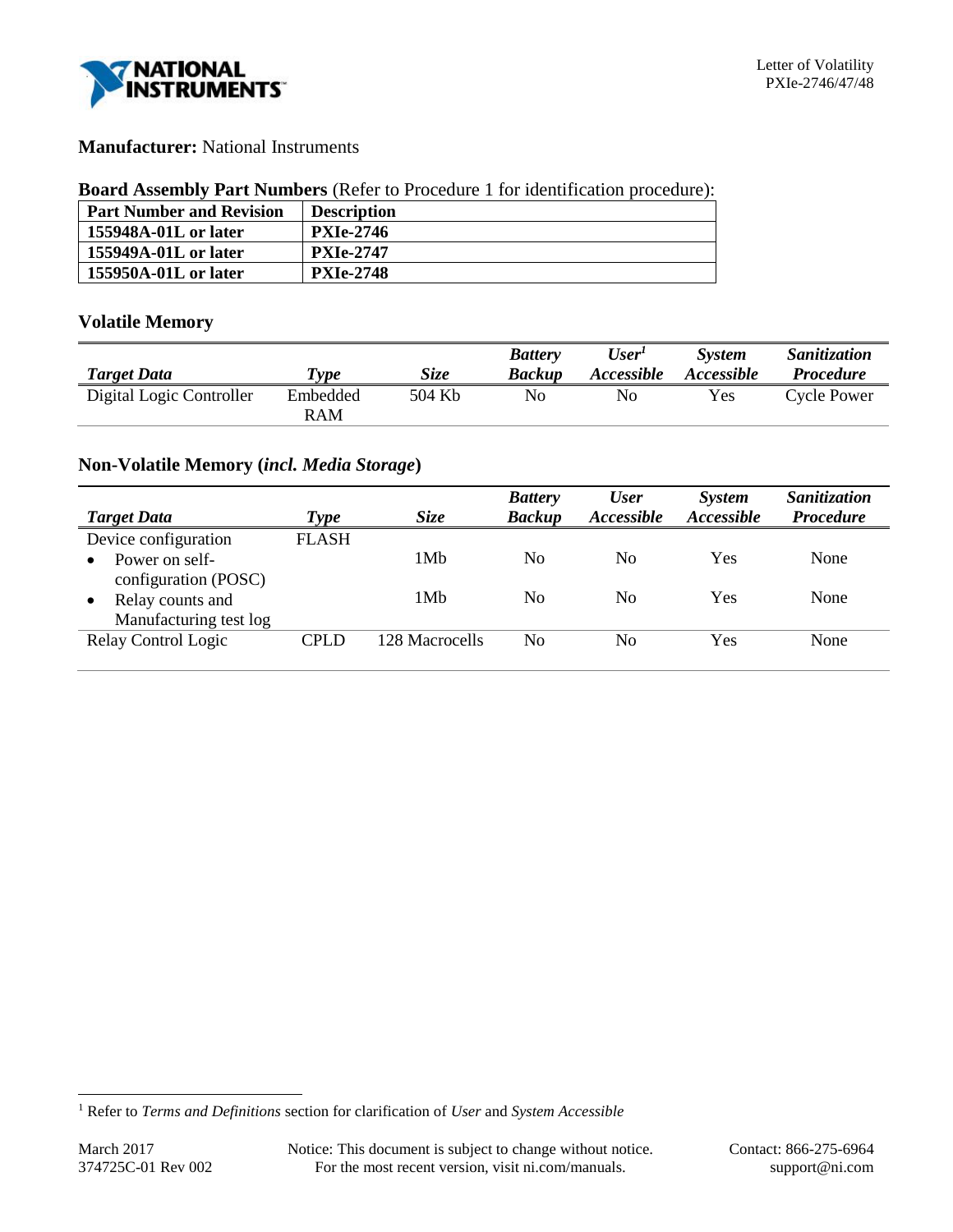

### **Procedures**

### **Procedure 1 –Board Assembly Part Number Identification:**

To determine the Board Assembly Part Number and Revision, refer to the label applied to the surface of your product. The Assembly Part Number should be formatted as "P/N: ######A-##L